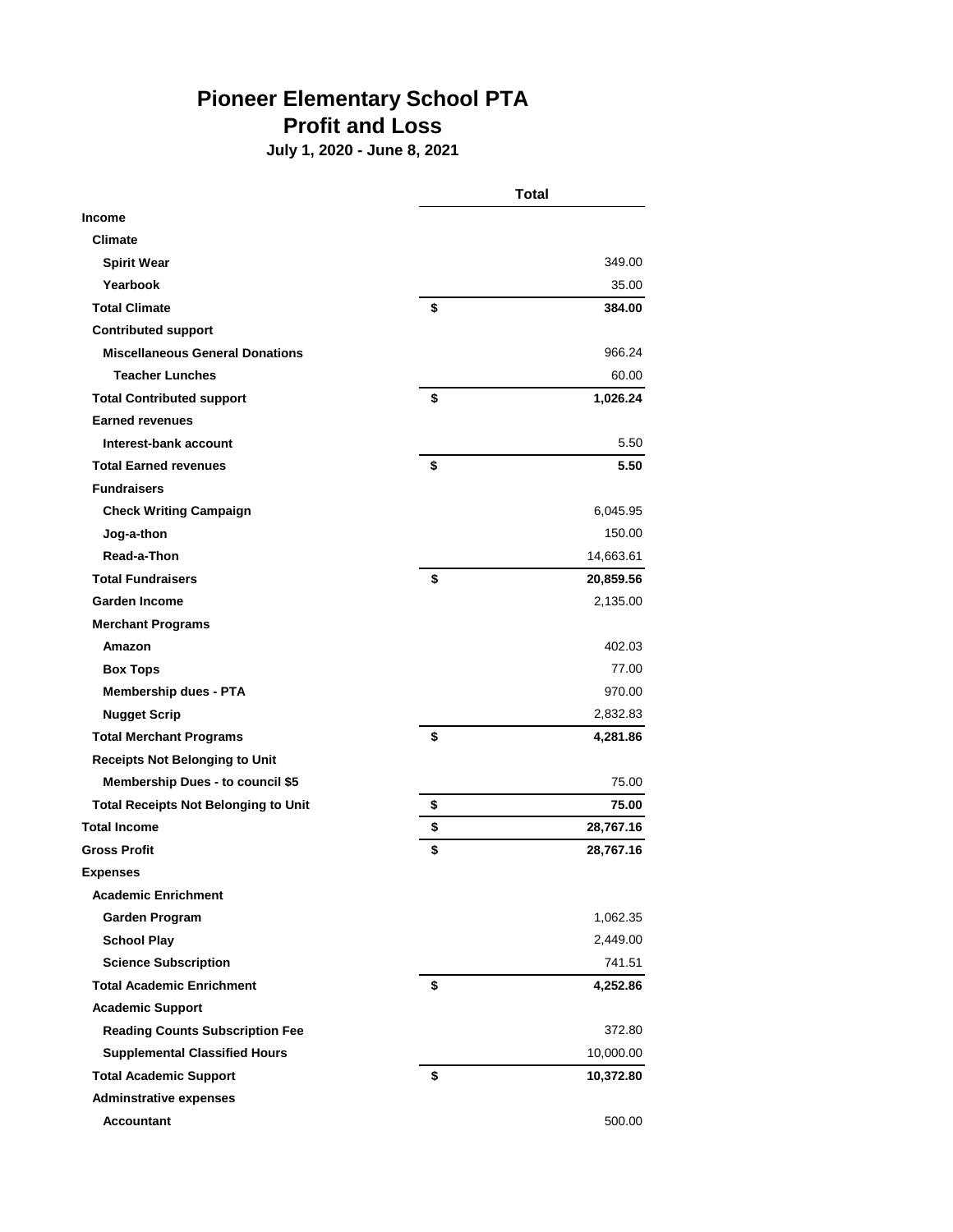| <b>Administrative Expenses-Other</b>             | 54.07           |
|--------------------------------------------------|-----------------|
| Insurance - non-employee                         | 258.00          |
| <b>Membership Supplies</b>                       | 44.00           |
| website domain                                   | 113.95          |
| <b>Total Adminstrative expenses</b>              | \$<br>970.02    |
| <b>Climate -Expenses</b>                         |                 |
| <b>Distance Learning Support</b>                 | 6,633.19        |
| <b>Intramural Supervisor 1</b>                   | 3,000.00        |
| <b>Intramural Supervisor 2</b>                   | 5,000.00        |
| <b>Parent Education</b>                          | 500.00          |
| Yearbook                                         | 140.62          |
| <b>Total Climate - Expenses</b>                  | \$<br>15,273.81 |
| <b>Disbursements Not Belonging to Unit</b>       |                 |
| <b>Membership Dues - to Council \$5</b>          | 85.00           |
| <b>Total Disbursements Not Belonging to Unit</b> | \$<br>85.00     |
| <b>Earmarked PTA Funds</b>                       |                 |
| Walker Creek Class Funds (2020)                  | 2,250.00        |
| <b>Total Earmarked PTA Funds</b>                 | \$<br>2,250.00  |
| <b>Facilities</b>                                |                 |
| Library                                          | 3,000.00        |
| <b>Recess Equipment</b>                          | 1,000.00        |
| <b>Total Facilities</b>                          | \$<br>4,000.00  |
| <b>Fundraisers - Expenses</b>                    |                 |
| Jog-a-thon (COGS)                                | 2,998.87        |
| Read-a-Thon (COGS)                               | 1,395.00        |
| <b>Total Fundraisers - Expenses</b>              | \$<br>4,393.87  |
| <b>Hospitality</b>                               |                 |
| <b>Back to School Lunch</b>                      | 288.36          |
| <b>GM Meet &amp; Greet</b>                       | 69.72           |
| P/T Conf Wk Lunch (2)                            | 1,328.38        |
| <b>Teacher Appreciation Wk.Lunch</b>             | 500.00          |
| <b>Total Hospitality</b>                         | \$<br>2,186.46  |
| <b>Teacher Funds</b>                             |                 |
| Benge, Debbie                                    | 100.00          |
| Campbell, Janell                                 | 500.00          |
| Caridi, Ann Marie                                | 500.00          |
| Childers, Kasey SS RSP (M. Viguie)               | 350.00          |
| Cooper, Kelly                                    | 500.00          |
| Cosgrove, Pam                                    | 388.73          |
| Daugherty, Scott                                 | 375.24          |
| DeUlloa, Peggy/Patchett, Kim                     | 286.30          |
| <b>Fields, Laurel</b>                            | 500.00          |
| Fingerman, Len                                   | 396.39          |
| Greaves, Mary Science 4th                        | 250.00          |
| Jimenez-Pepper, Ashley                           | 500.00          |
| Johnson, Tara                                    | 500.00          |
| Keller, Grace                                    | 500.00          |